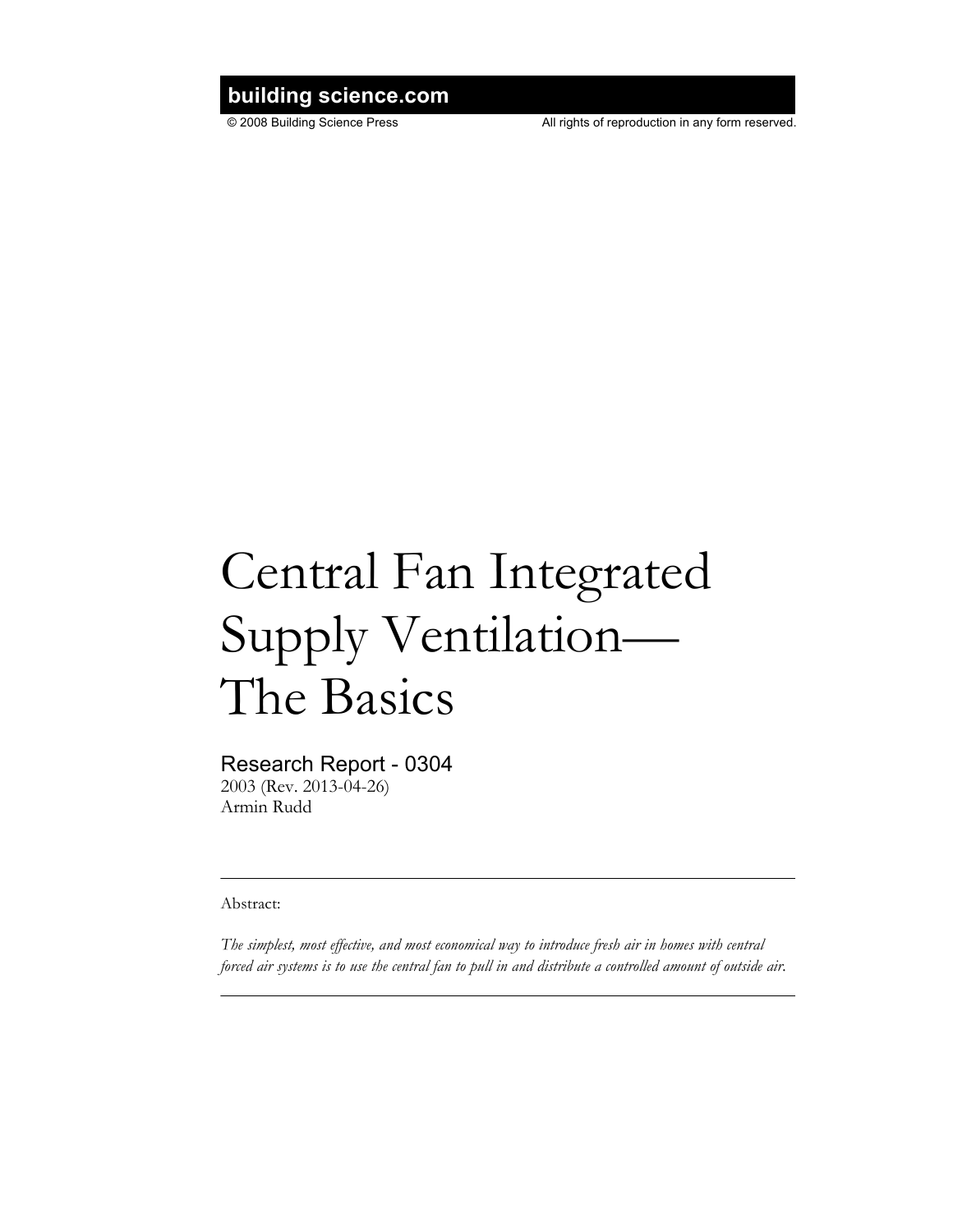### **Central Fan Integrated Supply Ventilation – The Basics**

The simplest, most effective, and most economical way to introduce fresh air in homes with central forced air systems is to use the central fan to pull in and distribute a controlled amount of outside air. The most efficient approach to central fan integrated supply ventilation involves two patented process.<sup>1</sup>

FAN CYCLING: Fan cycling assures that the central air handler fan will run enough to distribute ventilation air and evenly mix air throughout the house, even when there is no demand for heating or cooling. But rather than operate the fan continuously or by a simple timer, the FanCycler<sup>™</sup> method factors in prior operation—it does

 $\overline{a}$ 



not run the central fan for ventilation when operation for heating or cooling has already accomplished the necessary ventilation and mixing. In this way, the FanCycler<sup>TM</sup> method saves energy as well as wear and tear on equipment.

VENTILATION DAMPER CYCLING – Integrating a motorized ventilation damper with fan cycling limits the potential for over-ventilation and saves the energy of unnecessarily conditioning this "extra" outside air. The damper opens when the fan comes on, but if the fan stays on longer than needed for the introduction of ventilation air, the damper automatically closes. The damper is simply re-cycled for as long as the fan continues to operate.

While BSC strongly recommends fan cycling with motorized damper control, the climate region where it is most important is hot-humid (because of the energy associated with moisture-laden outside air).

 $1$  The fan and damper cycling methods described here are protected by one or more of the following patents: US 5,547,017; 5,881,806; 6,431,268 CA 2,245,135.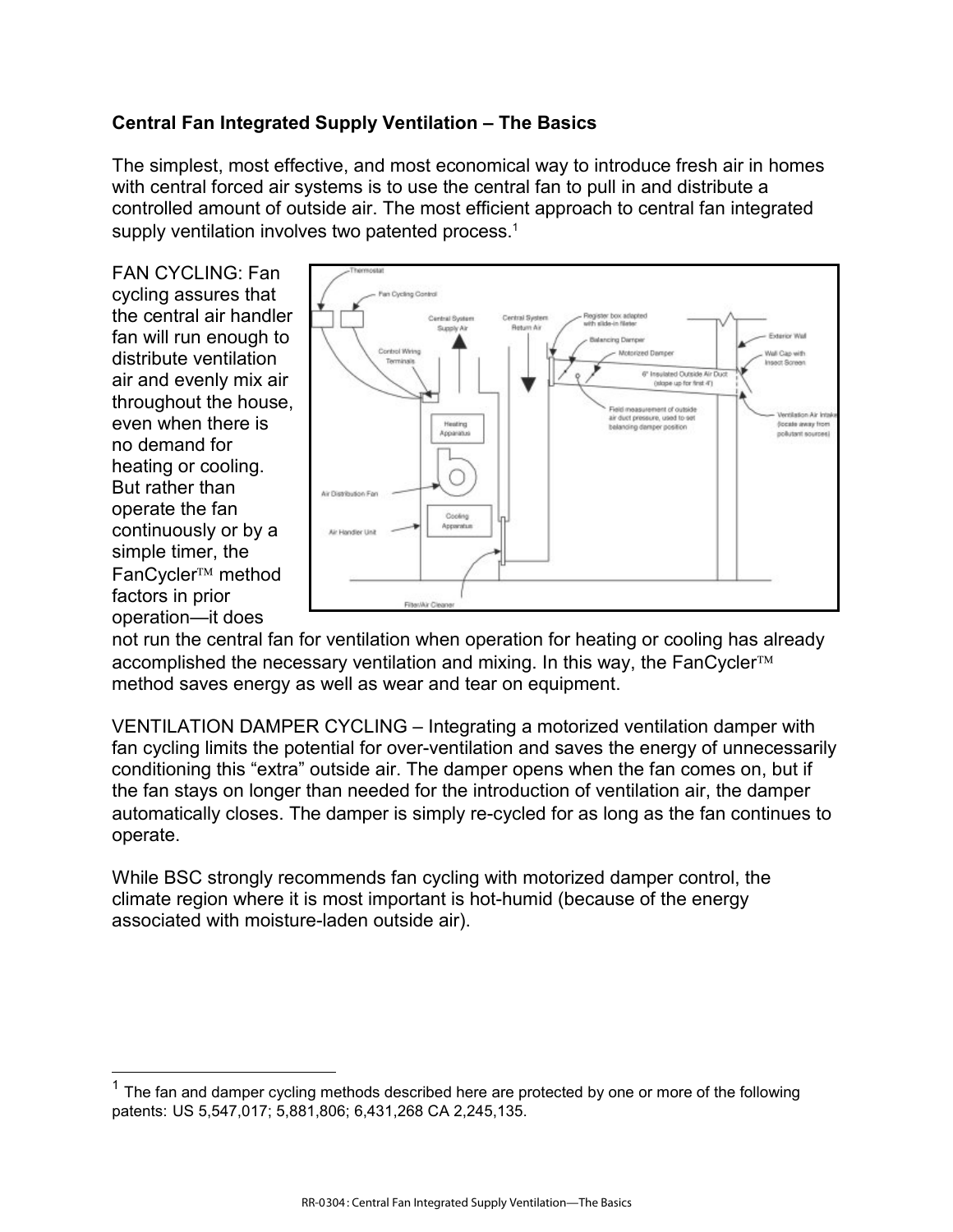For more information on these systems, go to the following commercial web site: [http://www.fancycler.com.](http://www.fancycler.com)

For more information on climate-specific mechanical ventilation, see: [http://www.buildingscience.com.](http://www.buildingscience.com)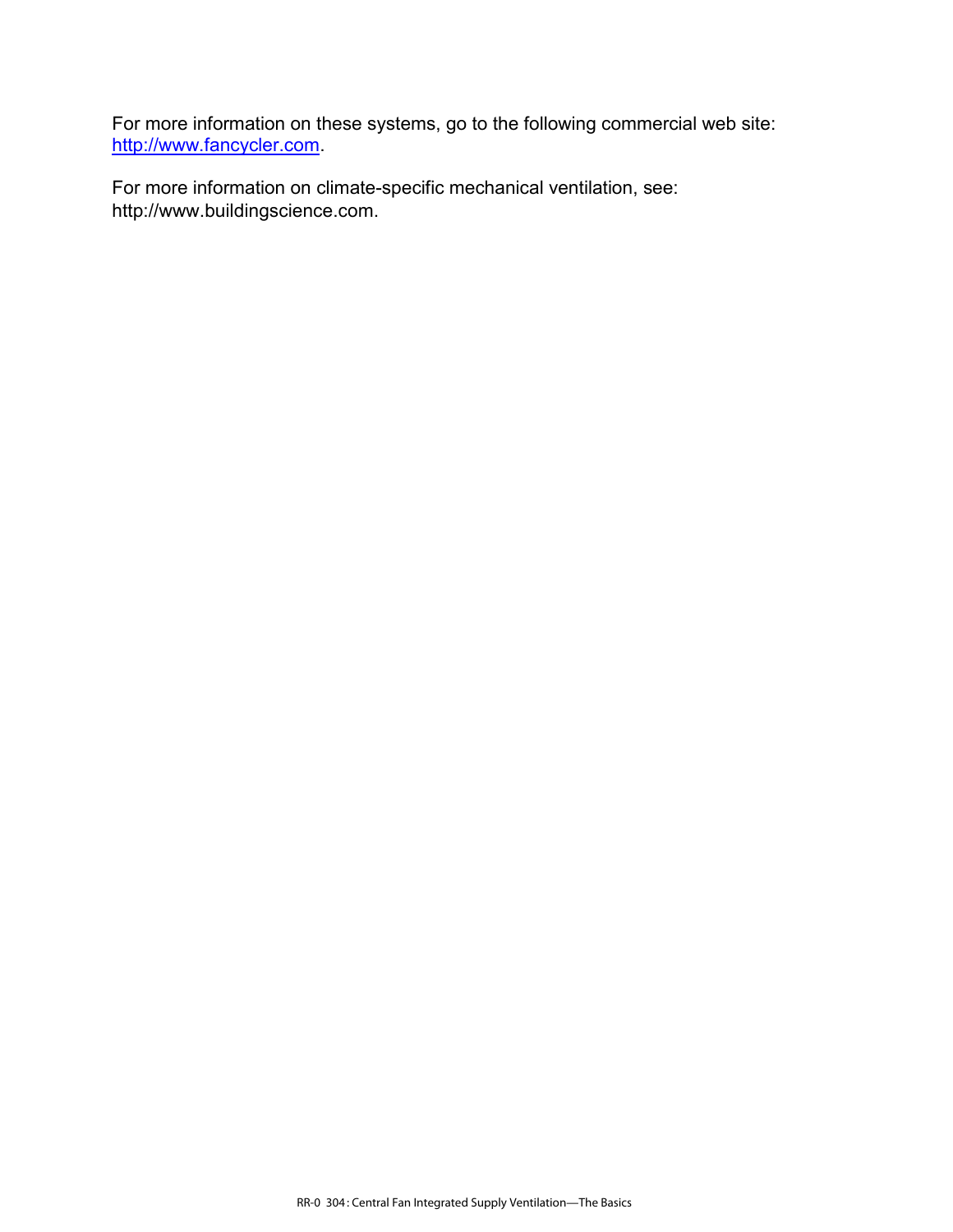# **Central-fan-integrated supply ventilation Interior closet or basement configuration**

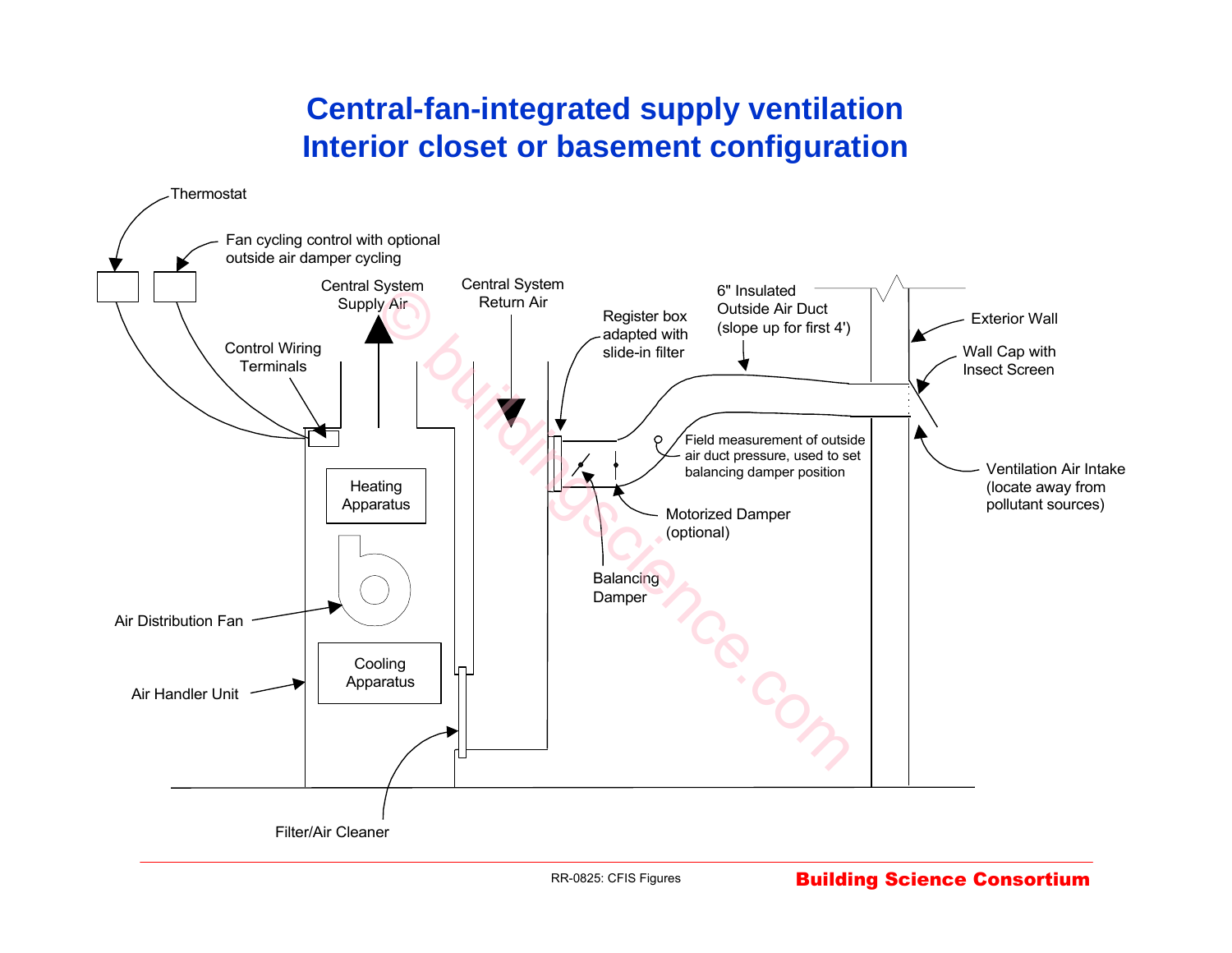# **Central-fan-integrated supply ventilation Unvented-cathedralized attic configuration OA intake from sidewall to return box with motorized damper**

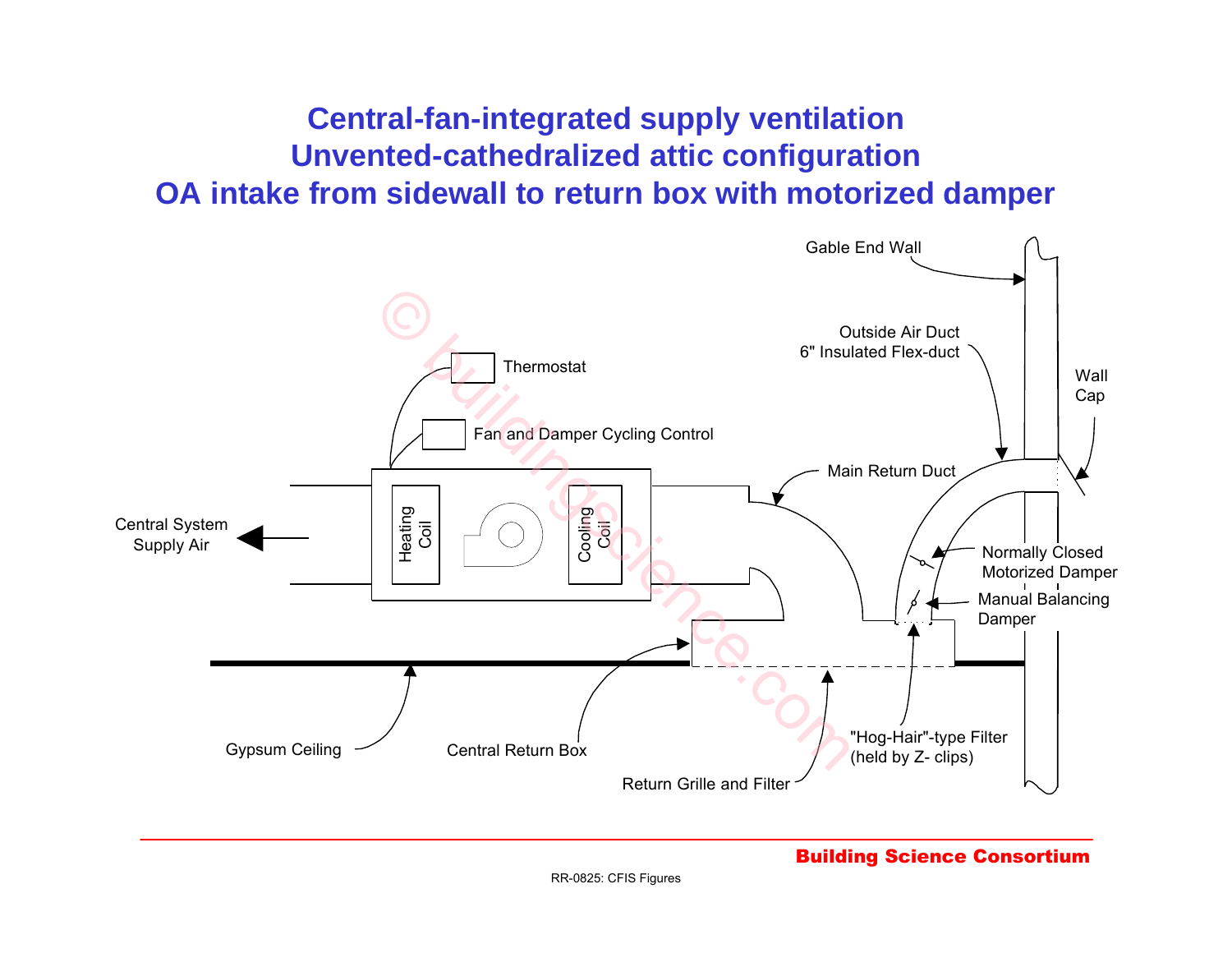**Central-fan-integrated supply ventilation Unvented-cathedralized attic configuration OA intake through soffit to sidewall**



### Building Science Consortium

RR-0825: CFIS Figures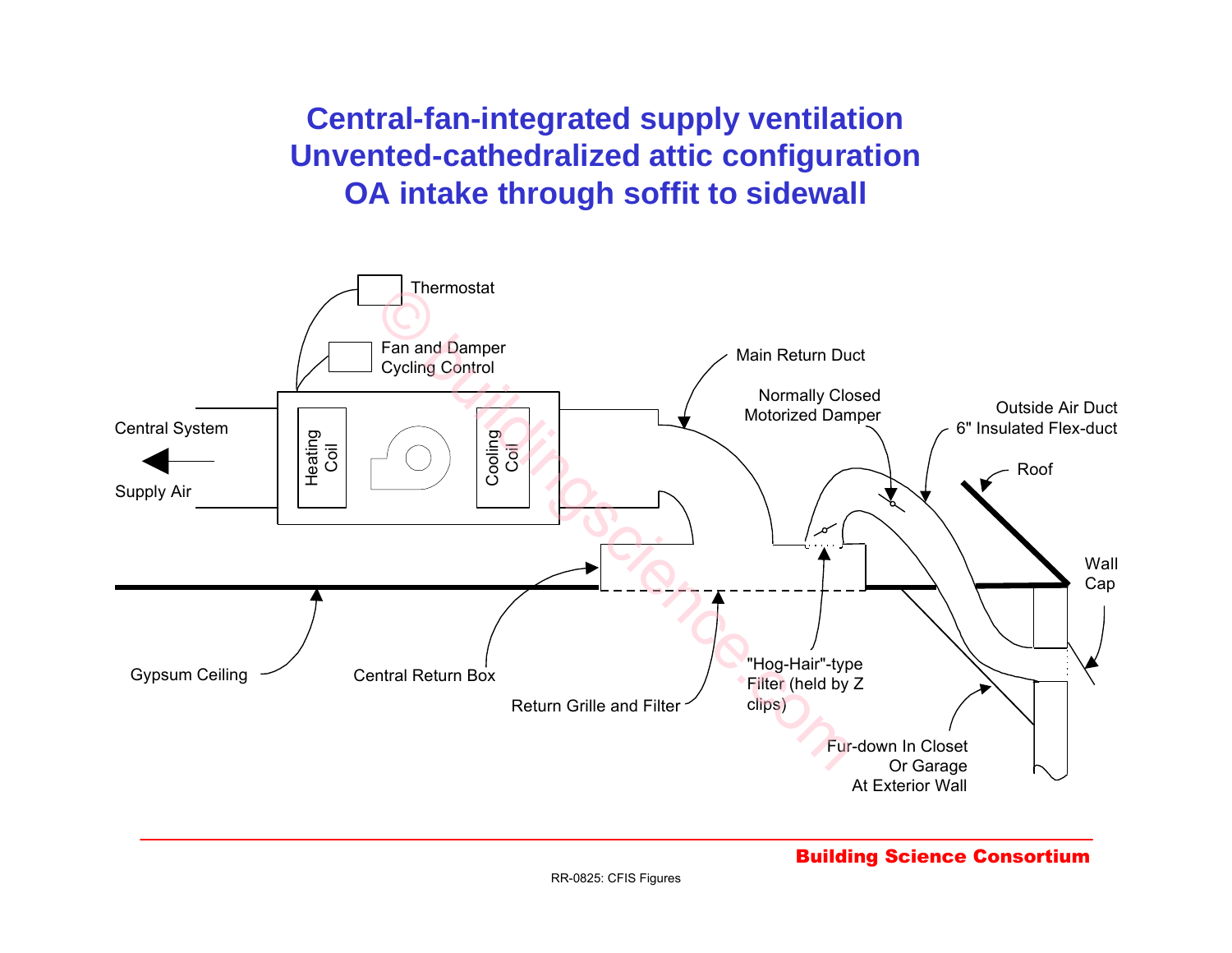# **Central-fan-integrated supply ventilation Unvented-cathedralized attic configuration With extended return duct collar for increased OA intake**

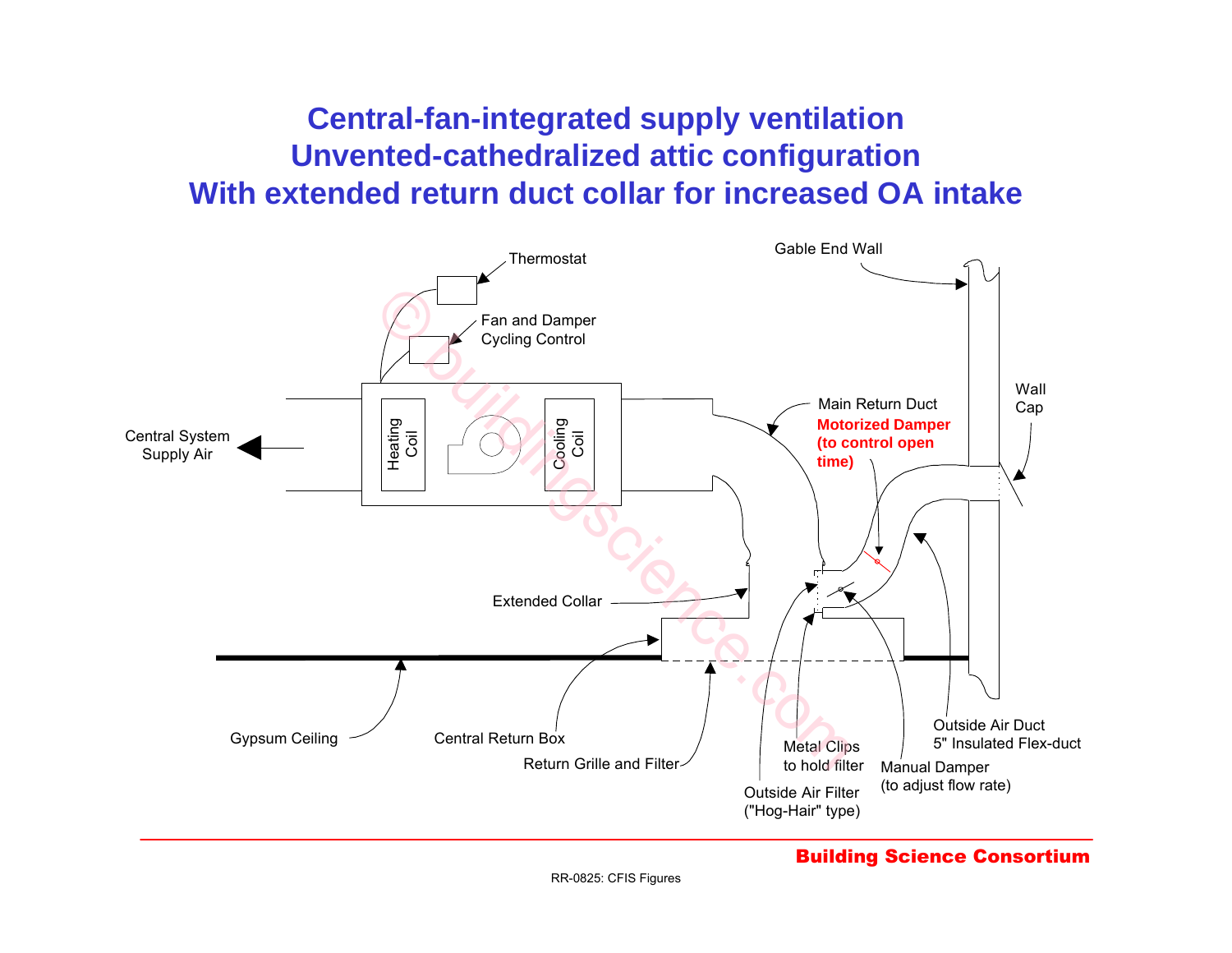# **Central-fan-integrated supply ventilation Unvented-cathedralized attic configuration With media filter and motorized damper**

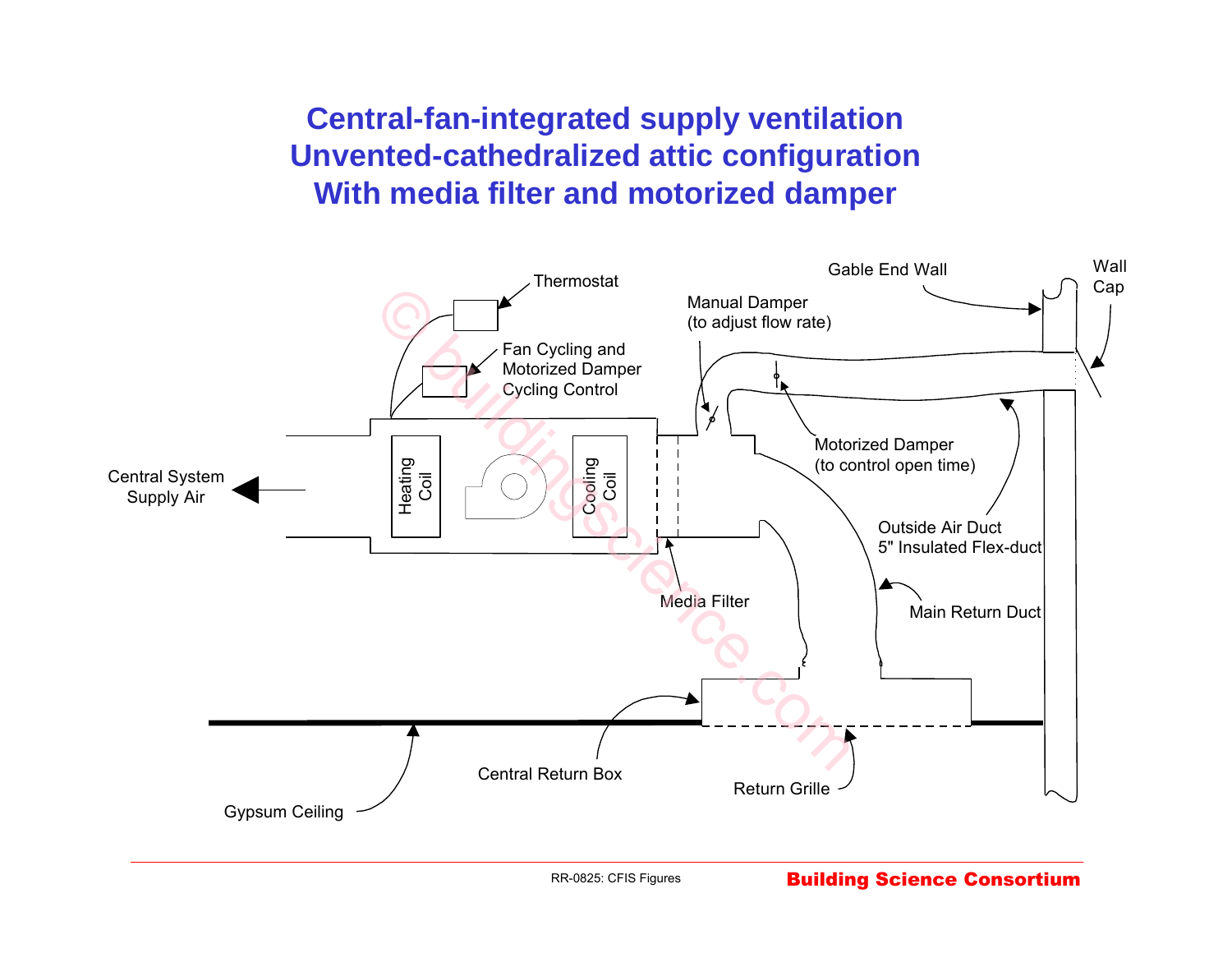# **Central-fan-integrated supply ventilation Interior mechanical closet, sidewall return configuration**

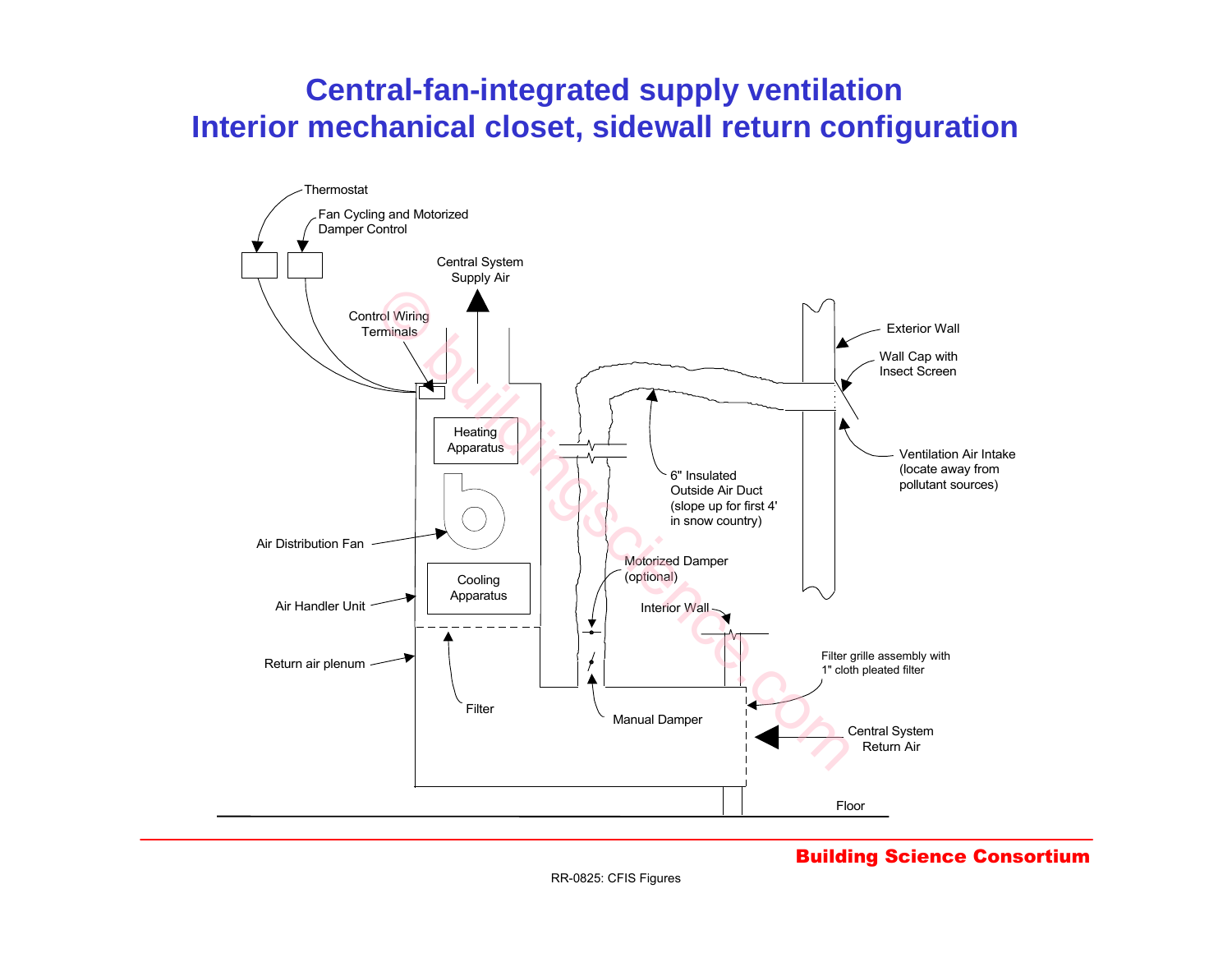# **Central-fan-integrated supply ventilation With dehumidification separate from cooling Warm-humid climate, interior mechanical closet configuration**



RR-0825: CFIS Figures